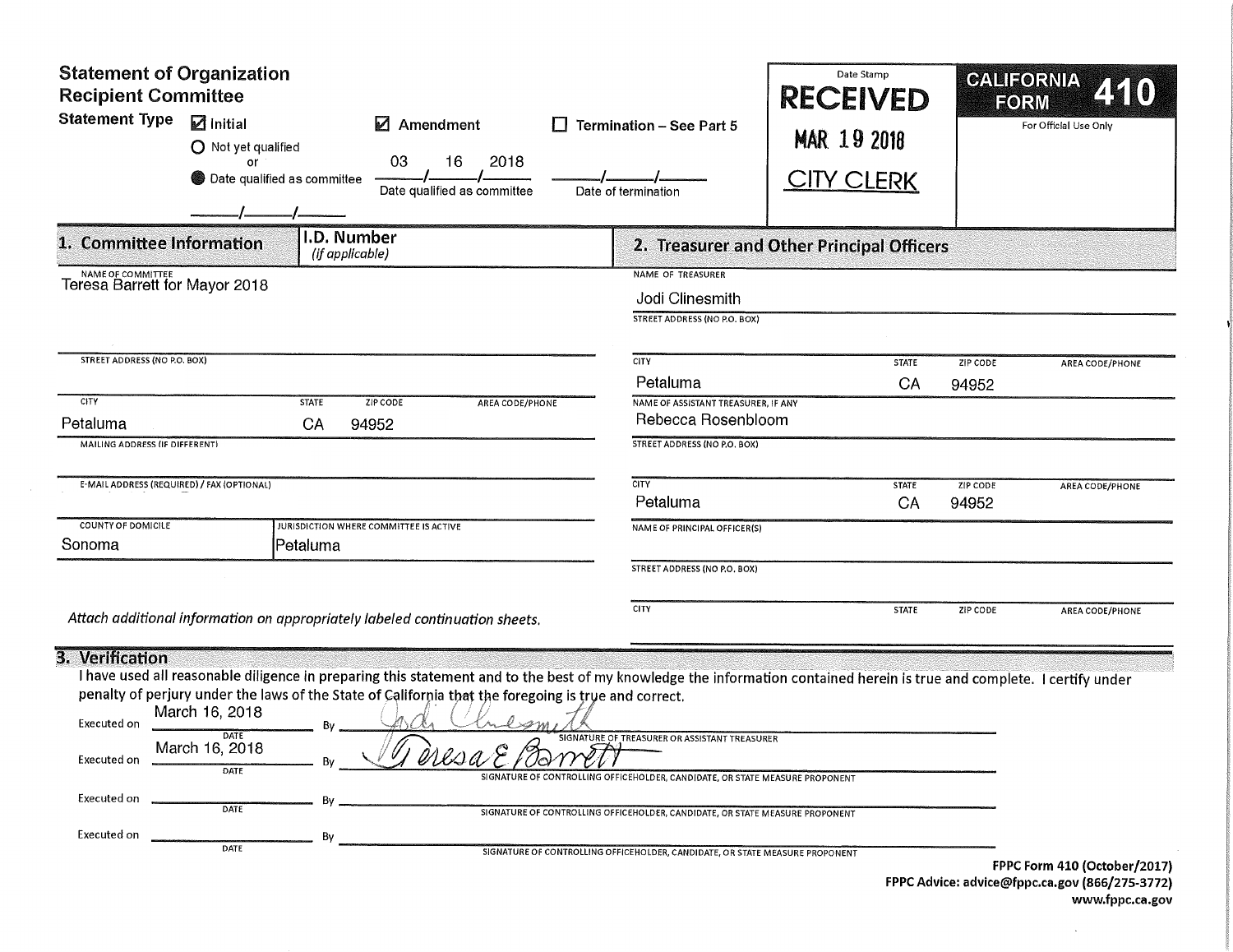## Statement of Organization Recipient Committee

INSTRUCTIONS ON REVERSE

Teresa Barrett for Mayor 2018

COMMITTEE NAME

Page 2

**I.D. NUMBER** 

## <sup>e</sup> All committees must list the financial institution where the campaign bank account is located.

| NAME OF FINANCIAL INSTITUTION | AREA CODE/PHONE | <b>BANK ACCOUNT NUMBER</b> |          |
|-------------------------------|-----------------|----------------------------|----------|
| Westamerica Bank              | 707.769.5500    | l 0502981426               |          |
| ADDRESS                       | CITY            | <b>STATE</b>               | ZIP CODE |
| 11 Fifth Street, Suite 105    | Petaluma        | CΑ                         | 94952    |

4. Type of Committee Complete the applicable sections.

## **Controlled Committee**

- List the name of each controlling officeholder, candidate, or state measure proponent. If candidate or officeholder controlled, also list the elective office sought or held, and district number, if any, and the year of the election.
- . List the political party with which each officeholder or candidate is affiliated or check "nonpartisan." Stating "No party preference" is acceptable.
- If this committee acts jointly with another controlled committee, list the name and identification number of the other controlled committee.

| NAME OF CANDIDATE/OFFICEHOLDER/STATE MEASURE PROPONENT | ELECTIVE OFFICE SOUGHT OR HELD<br>(INCLUDE DISTRICT NUMBER IF APPLICABLE) | YEAR OF<br><b>ELECTION</b> | <b>CHECK ONE</b> | PARTY                                 |
|--------------------------------------------------------|---------------------------------------------------------------------------|----------------------------|------------------|---------------------------------------|
|                                                        |                                                                           |                            | Nonpartisan      | Partisan (list political party below) |
| Teresa Barrett                                         | City of Petaluma Mayor                                                    | 2018                       | ß.               |                                       |
|                                                        |                                                                           |                            | Nonpartisan      | Partisan (list political party below) |
|                                                        |                                                                           |                            |                  |                                       |

## **Primarily Formed Committee** Primarily formed to support or oppose specific candidates or measures in <sup>a</sup> single election. List below;

| CANDIDATE(S) NAME OR MEASURE(S) FULL TITLE (INCLUDE BALLOT NO. OR LETTER)<br>IF A RECALL, STATE "RECALL" IN FRONT OF THE OFFICEHOLDER'S NAME. | CANDIDATE(S) OFFICE SOUGHT OR HELD OR MEASURE(S) JURISDICTION<br>(INCLUDE DISTRICT NO., CITY OR COUNTY, AS APPLICABLE) | <b>CHECK ONE</b> |        |
|-----------------------------------------------------------------------------------------------------------------------------------------------|------------------------------------------------------------------------------------------------------------------------|------------------|--------|
|                                                                                                                                               |                                                                                                                        | SUPPORT          | OPPOSE |
|                                                                                                                                               |                                                                                                                        | <b>SUPPORT</b>   | OPPOSE |